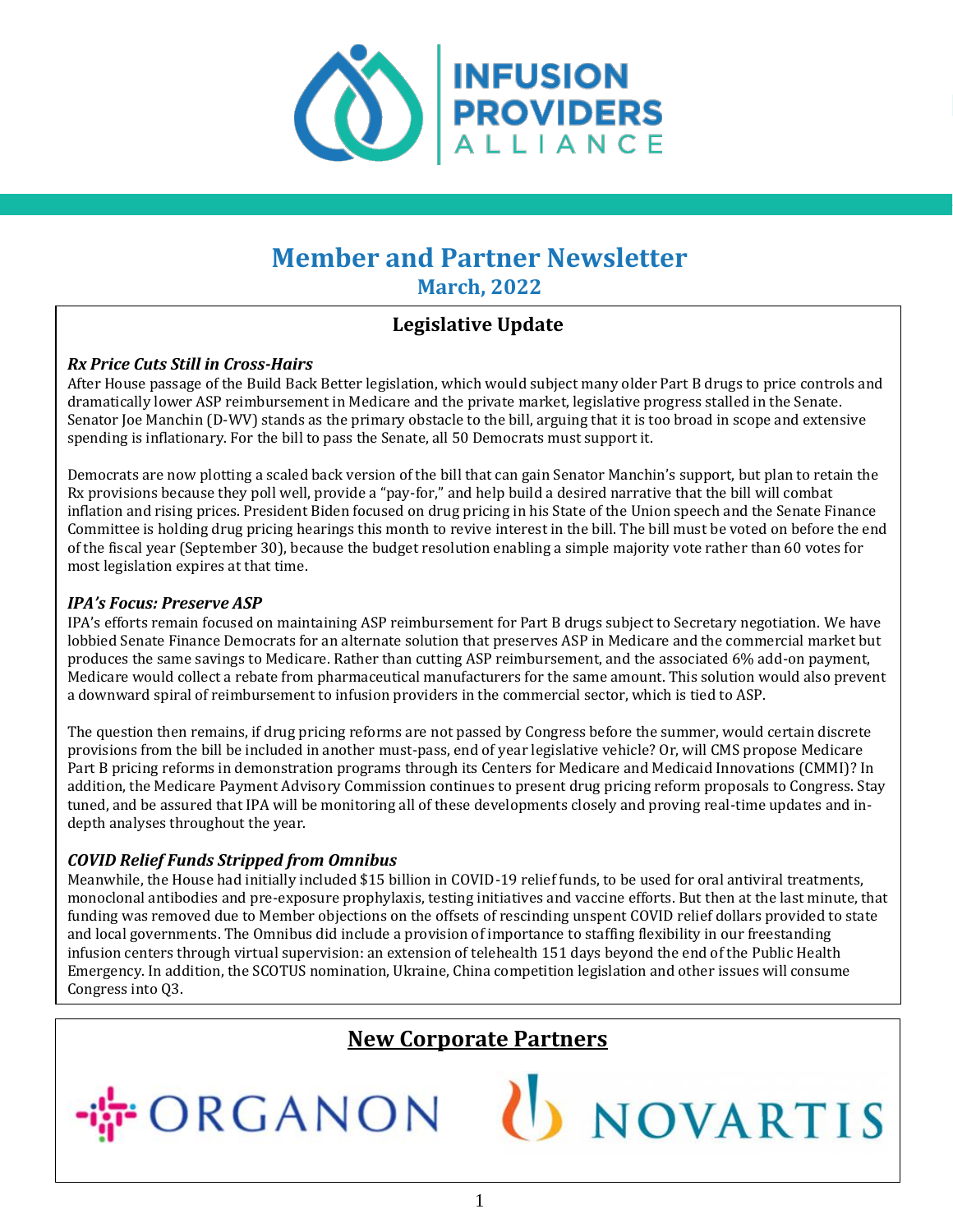

# **Accomplishments Since Our Last Newsletter**

- 13 Congressional staff meetings, including all Senate Finance Committee Democrats, Senate Majority Leader Schumer (D-NY) and Senators Kyrsten Sinema (D-AZ) and Joe Manchin (D-WV); focused on preserving ASP reimbursement in Medicare and in the commercial market for drugs subject to Secretary "negotiation."
	- 7 letters to policymakers signed and co-signed by IPA on multiple issues supporting infusion providers, including:
		- o Objecting to MAC downcoding of complex drug infusions
		- o Narrowing site-of-care payment differentials for drug administration in Medicare
		- $\circ$  Advocating for continued staffing flexibility through telehealth virtual supervision
		- o Objecting to CMS' radical limitation to Medicare coverage of Aduhelm
		- $\circ$  Requesting a safe harbor from the HHS Office of Inspector General for pharmaceutical co-pay assistance for infused drugs
		- o Requesting predictable payment updates for providers paid on the Medicare physician fee schedule.
- 4 notices posted on IPA website and social media announcing:
	- o IPA comments to two subcommittees of the House GOP Healthy Futures Task Force
	- o Initial objections to CMS on Aduhelm coverage rule
	- o Formal comments to CMS on Aduhelm rule
	- o Opposition to Part B drug pricing provisions of the Build Back Better (BBB) legislation
- 2 new Corporate Partners: Organon and Novartis.
- Meeting with CMS senior staff to explain our clinical reasons the MAC downcoding of certain complex Part B drugs is inappropriate and harmful to patients.
- Meeting with policy and market access leadership of the Association of Health Insurance Plans (AHIP) and several of their member companies re: savings IPA members can deliver to health plans.
- 1:1 meetings held with 8 health insurance company representatives.
- 4 IPA member surveys responding to Corporate Partner inquiries.
- Joined six formal and informal coalitions with IPA recognition on websites:
	- o the Alliance for Site Neutral Payment Reform
	- o the Part B Access for Seniors and Physicians Coalition
	- o the Alzheimer's Disease Policy Task Force
	- o the Medicare Payment Coalition
	- $\circ$  an ad hoc group of 19 provider organizations opposing Rx pricing provisions of BBB
	- $\circ$  an ad hoc group requesting a Medicare safe harbor related to patient cost-sharing assistance
- Creation of toolkit on IPA website to facilitate letters to Members of Congress opposing the drug pricing provisions of the BBB and supporting a legislative fix.

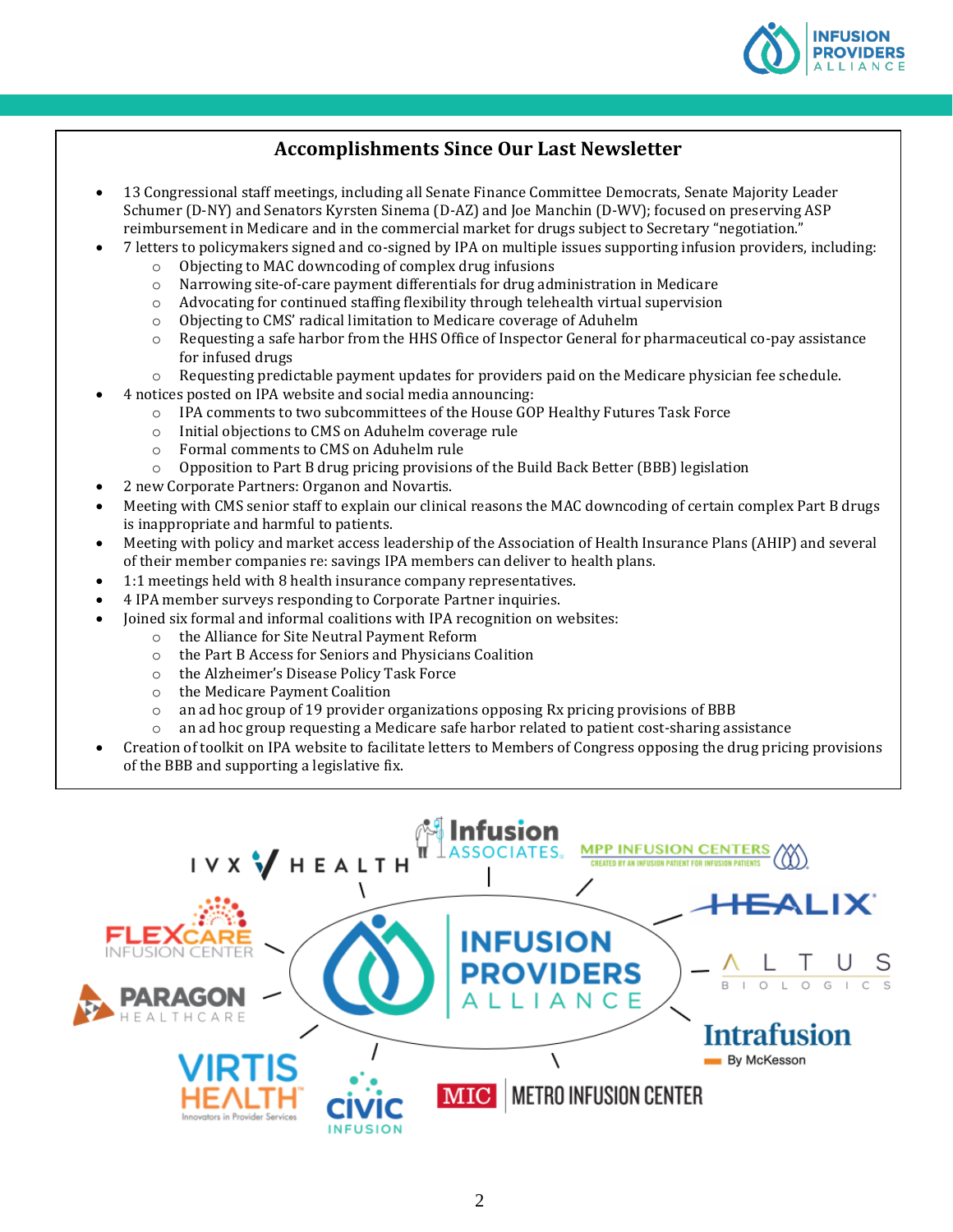



#### **MAC Downcoding**

On February 9, IPA's leadership met with senior CMS staff to discuss recent, unwarranted, and arbitrary downcoding of certain complex Part B drugs by regional Medicare Administrative Contractors (MACs). IPA had met with the MACs last year but



received a perfunctory and dismissive response. This meeting was meant to spur oversight over the MACs' unfounded decisions to inappropriately assign drugs that require substantial administrative resources from a "complex" designation to a lower-paid "simple" designation.

IPA argued that it was inappropriate to downcode drugs with REMs, monoclonal antibodies regardless of whether they were prescribed for cancer, drugs that require additional staff time for pre-administration or complexity and drugs with Black Box warnings. CMS staff was very receptive to our arguments and asked engaging questions. They responded positively to IPA's argument that IPA members save Medicare 50 cents on the dollar for drug administration but do not have the financial ability to costshift like hospitals for downcoded drugs, which may hinder patient access. CMS is currently conferring with the MACs about the downcoding decisions.

#### **IPA Responds to Medicare's Restricted Coverage of Aduhelm**

IPA submitted formal comments last month to CMS regarding its proposed rule to limit coverage of FDAapproved monoclonal antibodies directed against amyloid for the treatment of Alzheimer's disease (e.g., Aduhelm and other treatments in the pipeline) under Coverage with Evidence Development (CED) in CMS-approved randomized controlled clinical trials. IPA is deeply concerned that limitation of coverage only to clinical trials under CED and only in certain hospitals, and no infusion centers, will dramatically limit coverage of the only FDAapproved therapy for Alzheimer's. Our letter strongly opposed the CED methodology and its downstream impact of current and future AD treatment research and development and should not freeze out infusion centers as a treatment site. Moreover, the lack of adequate coverage in rural areas and the capacity limitations to accommodate urban and minority patients in need of treatment has the potential to meaningfully impact beneficiaries' ability to access appropriate care.

IPA also joined the Alzheimer's Disease Policy Task Force and cosigned a 24-page comment letter addressing these and other issues. We remain actively engaged with the Task Force, providing input, participating in weekly calls, and planning meetings for future advocacy activities, including a March 25 rally in front of HHS headquarters in DC.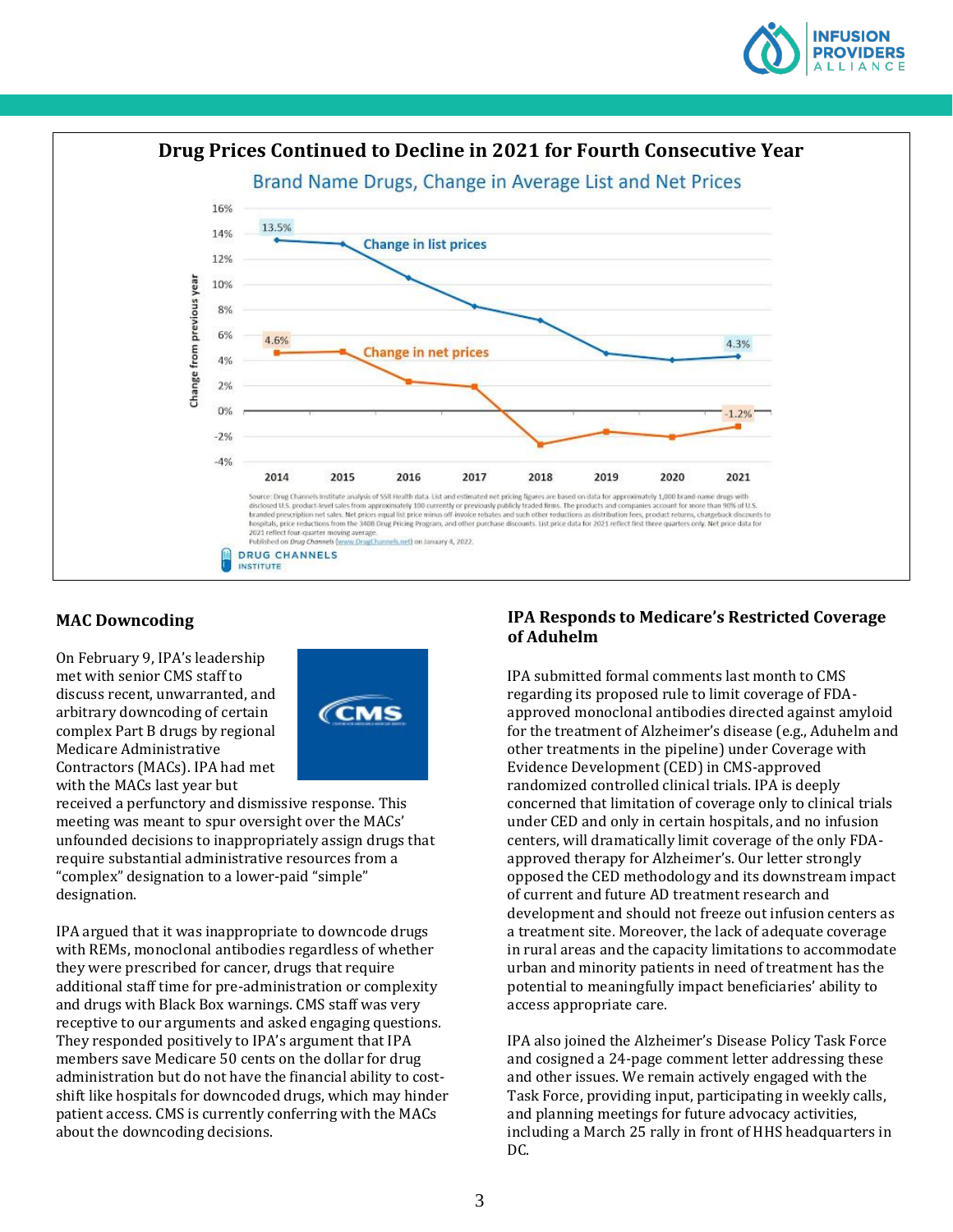

### **Public Health Emergency (PHE) / Telehealth Virtual Supervision**

Telehealth waivers have enabled many IPA members to achieve greater staffing flexibility through virtual supervision of infusion sites by nurse practitioners. With workforce shortages persisting even as the country recovers from the pandemic, this staffing flexibility remains important. The telehealth waiver is tied to the duration of the Public Health Emergency (PHE), which currently lasts until the end of April. The PHE has been extended on 90-day increments and HHS has committed to give states at least 60 days of notice before ending the declaration. We were disappointed that the Omnibus only provides a 151-day extension of telehealth coverage after the PHE ends, and we will continue to work with Congress for a more permanent solution.

IPA delivered multiple letters to Senate and House champions of legislation to extend telehealth reimbursement beyond the PHE, asking that the virtual supervision aspect of telehealth approved by CMS be recognized for its importance to vulnerable Medicare beneficiaries.

#### **House Republican Healthy Futures Taskforce**

The House Republican leadership established a Healthy Futures Taskforce comprised of 17 Members of various committees to develop a positive healthcare agenda in the increasingly likely event they re-claim control of the House. This will be an ongoing project, with issuance of white papers this summer and bullet points for Members to use in townhall meetings, issue papers, speeches, and other public outreach formats.

The Taskforce subcommittees addressing affordability and treatments sought input from stakeholders; consequently, IPA provided comments. We joined several allied provider groups in comments to the Affordability Subcommittee making recommendations on narrowing site-of-care costs differentials, deterring vertical integration of physician practices, improving competition between outpatient providers and large hospital systems, and reducing patient out-of-pocket exposure in the physician office or ambulatory infusion setting for Part B drugs.

IPA also delivered its own recommendations to the Treatments Subcommittee to make changes to the Medicare program that would 1) create a safe harbor from the anti-kickback statute to permit manufacturers of Part B drugs to provide cost-sharing assistance to Medicare patients; and 2) provide a statutory cap for Medicare Part B drugs equal to the hospital inpatient deductible (\$1,484).

We anticipate heightened activity by the Taskforce that could include stakeholder meetings either in a group or 1:1,

and IPA will remain heavily engaged as these ideas are translated into legislation.

#### **IPA Meets with the Health Insurance Industry**

On Feb. 25th, IPA met with key staff from AHIP (the trade association representing health insurers) as well as several companies including Aetna, Anthem, Cigna and Humana. We had four goals in mind:



- 1. Introduce clinical and public policy health insurance representatives to the infusion industry generally, and IPA member executives specifically;
- 2. Tout the financial and clinical benefits of infusion providers to insurers and their policyholders;
- 3. Explore ways IPA and AHIP can collaborate on common goals; and
- 4. Secure subsequent meetings with the market access and clinical decision-makers at insurance company HQs. Anthem and Humana have already expressed in interest in a follow-up meeting.

The call began with an in-depth review of multiple studies from independent, renowned academic institutions confirming the cost and clinical benefits of IPA infusion treatments as a site of service compared to hospitals and, in some cases, in-home treatments. An IPA member clarified that infusion centers are much less expensive v. hospitals; compared to home our costs are often lower when "total costs" are calculated (e.g., adverse events like hospital and emergency-department admissions, nonadherence, fewer follow-up appointments with their physicians), while maintaining better clinical outcomes. We asked that insurers consider IPA facilities as a "near-home" alternative, particularly in the treatment of serious, complex conditions.

In terms of common goals, AHIP recognized the 50%+ savings compared to hospitals and saw room for policy and advocacy collaboration on site-of care differentials and hospital acquisitions of physician practices.

We also discussed several health plan policies that are particularly challenging to the AIC setting of care, with a rather lengthy discussion surrounding "white bagging." An IPA member said that the administration fee alone is simply not sufficient to cover our costs, and also that many infused biologics are weight-based so any change in dosage means we need to get a new supply. Patient stockpiling is another outcome, leading to non-adherence, expired dosages and wastage. We stressed that IPA facilities are better clinically than a specialty pharmacy, with higher quality, adherence and compliance.